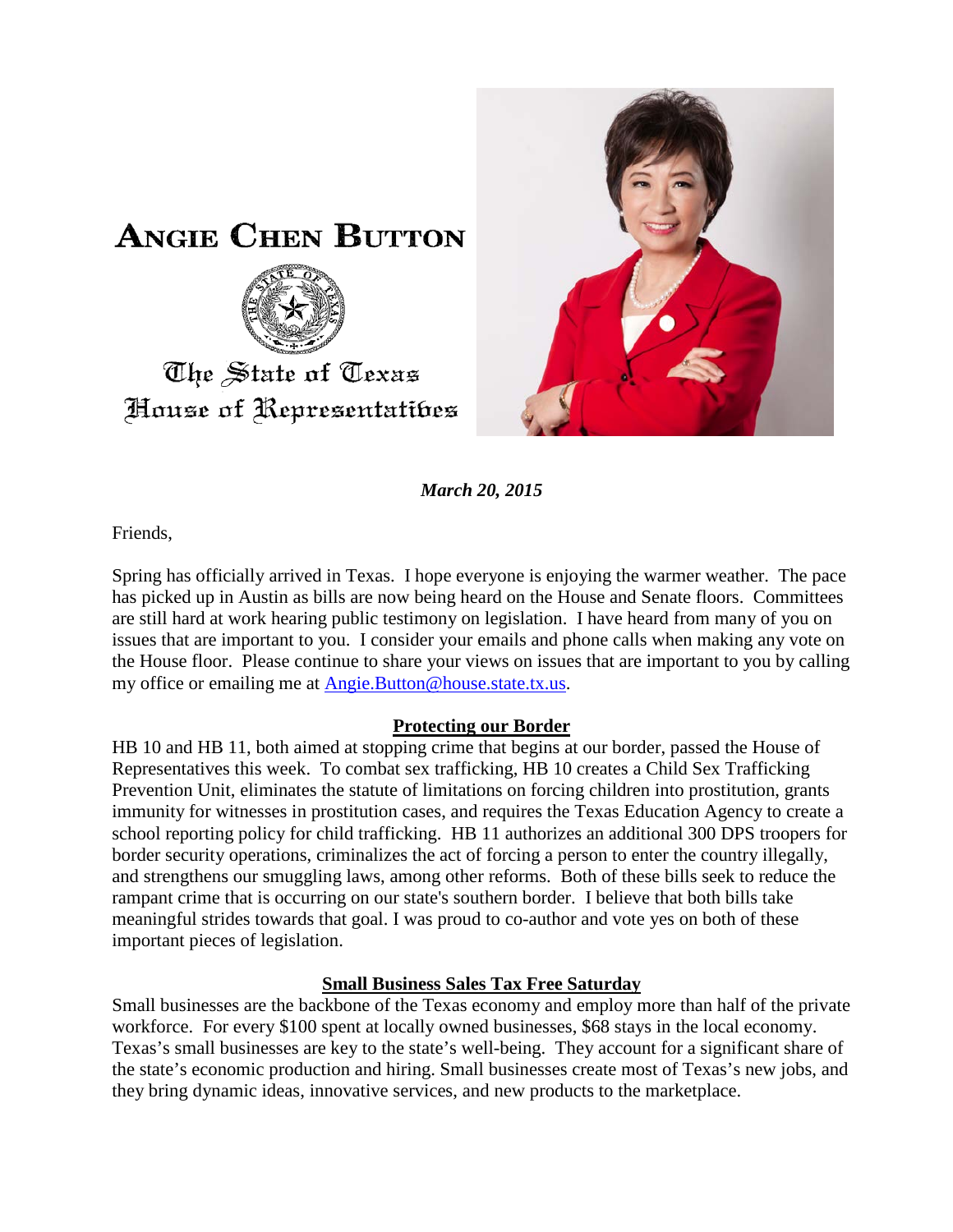I filed House Bill 2694 to create a one day only sales tax exemption for shopping conducted on Small Business Saturday. Small Business Saturday falls on the Saturday after Thanksgiving. This bill will encourage shoppers to get out and shop in their communities just in time for the holidays, while keeping their dollars local. HB 2694 will give small businesses another marketing tool to help drive customers into their stores. I am excited about this wonderful opportunity to bolster the local economy and to show support for Texas' small businesses.



**Speaking about Small Business and HB 2694 with Comptroller Glenn Hegar, Representative Dwayne Bohac, and Representative Spitzer**

## **Visitors at the Capitol**

This week, I had the pleasure of meeting and welcoming our friends from the University of Texas at Dallas (UTD) to the capitol. The UTD Academic Bridge Students came down with their University President, Dr. David Daniel, to visit with their state lawmakers about their experiences as first generation college students. I also had the honor of meeting members of our Texas National Guard while they were at the capitol for Texas Military Forces Day. I thank all of the brave men and women who serve our state and country. I also had the pleasure of seeing Rowlett Mayor Todd Gottel at the state capitol this week. He came to testify before the transportation committee.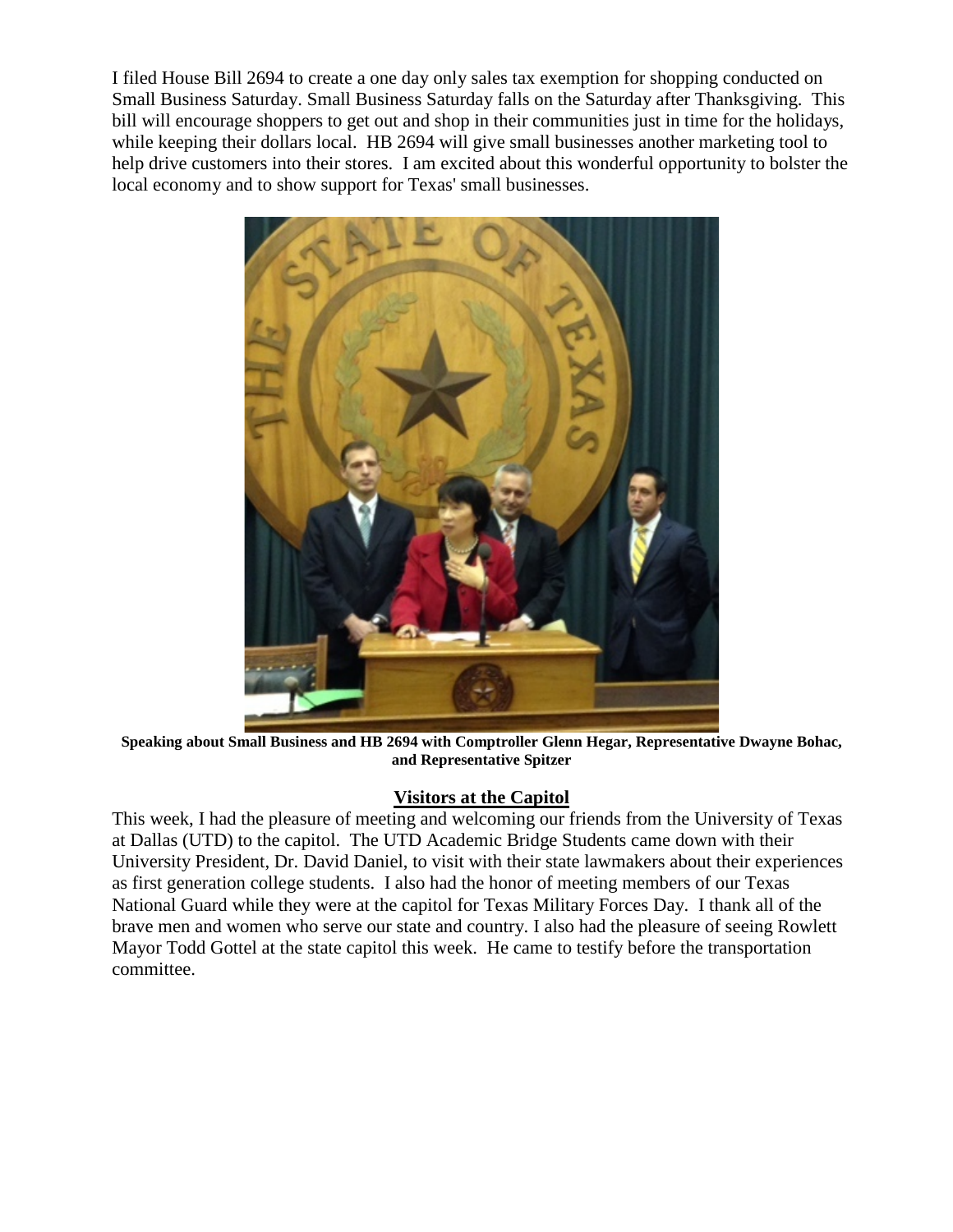

**Pictured with Maj. Gen. William Smith and members of the Texas National Guard**



**Pictured with my colleagues Rep. Linda Koop & Rep. Helen Giddings along with UTD's President Dr. David Daniel and Academic Bridge Scholars**

It is an honor to serve as your State Representative. Please continue to communicate your views on issues that are important to you.

Sincerely,